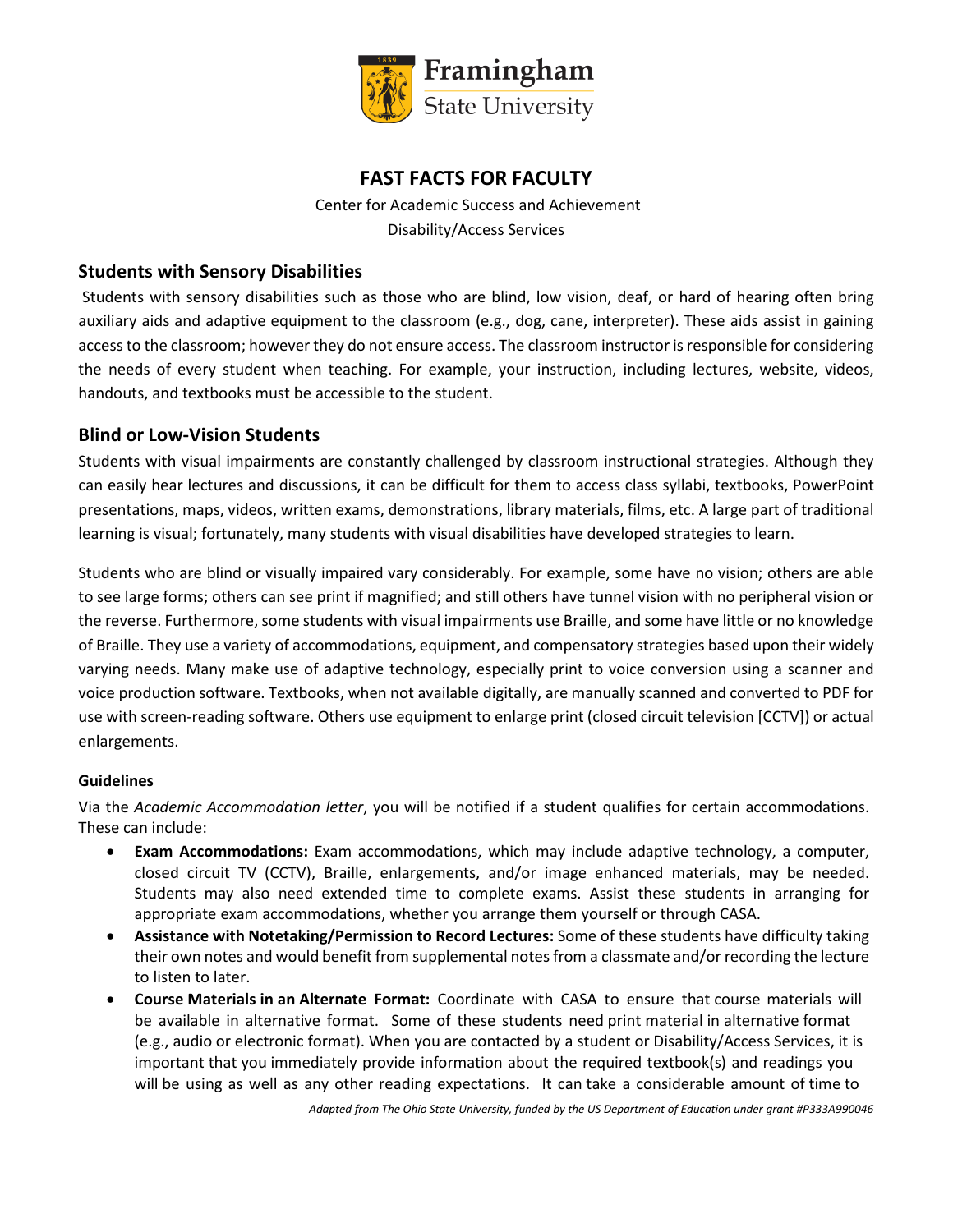convert materials into alternative format.

*Adapted from The Ohio State University, funded by the US Department of Education under grant #P333A990046*